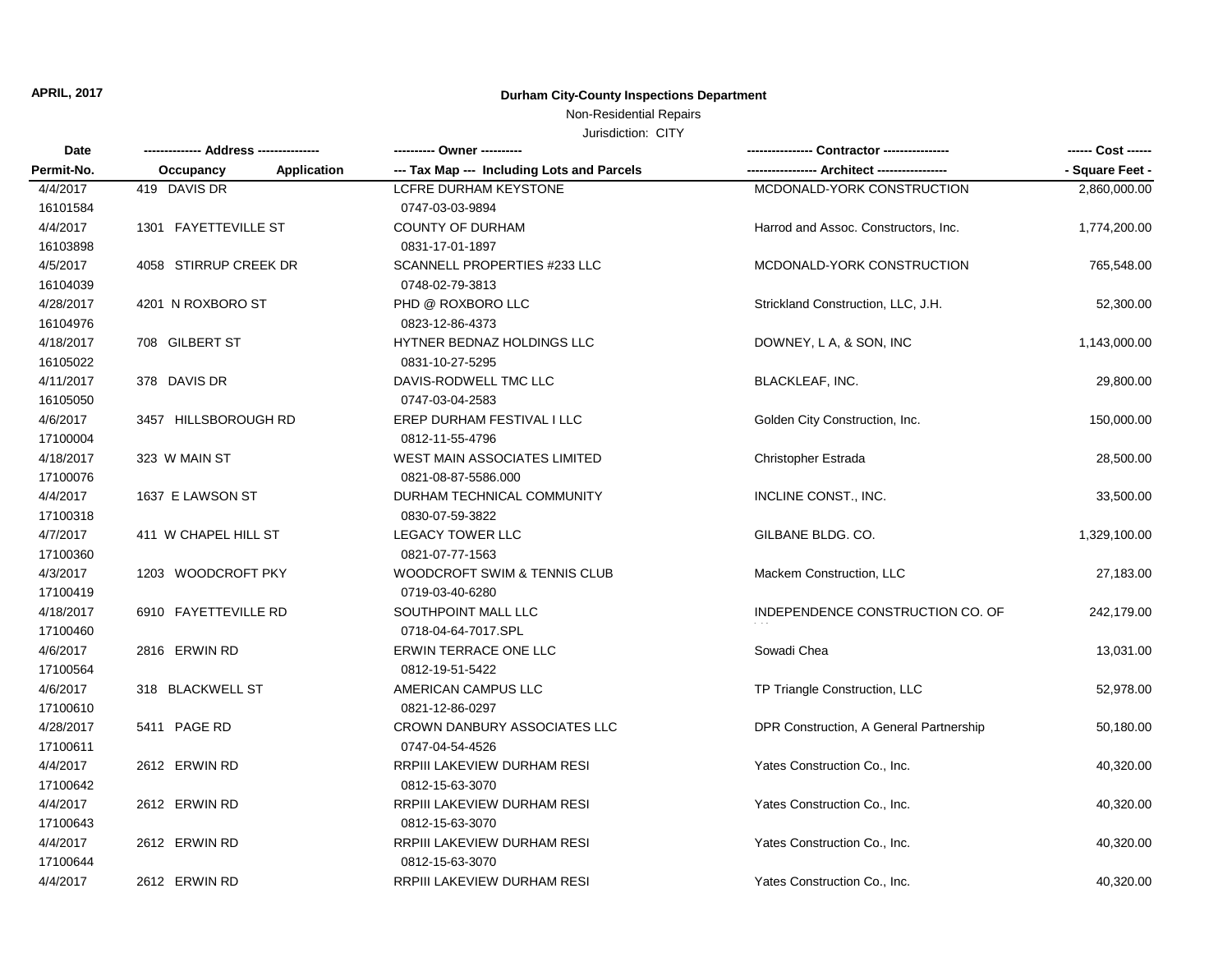## Non-Residential Repairs

| Date       |                          | ---------- Owner ----------                |                                               | ------ Cost ------ |
|------------|--------------------------|--------------------------------------------|-----------------------------------------------|--------------------|
| Permit-No. | Application<br>Occupancy | --- Tax Map --- Including Lots and Parcels |                                               | - Square Feet -    |
| 17100645   |                          | 0812-15-63-3070                            |                                               |                    |
| 4/4/2017   | 2612 ERWIN RD            | RRPIII LAKEVIEW DURHAM RESI                | Yates Construction Co., Inc.                  | 40,320.00          |
| 17100646   |                          | 0812-15-63-3070                            |                                               |                    |
| 4/12/2017  | 2828 PICKETT RD          | WJM HOLDINGS I LLC                         | TICON CONSTRUCTION LLC                        | 435,000.00         |
| 17100727   |                          | 0810-01-29-2718                            |                                               |                    |
| 4/13/2017  | 409 BLACKWELL ST         | <b>CITY OF DURHAM</b>                      | DAC Awnings, Inc.                             | 44,700.00          |
| 17100743   |                          | 0821-12-85-3894                            |                                               |                    |
| 4/25/2017  | 4205 S MIAMI BLVD        | INTERNATIONAL BUSINESS MACHINE             | THE WHITING-TURNER CONTR. CO.-NC              | 3,600,000.00       |
| 17100779   |                          | 0748-04-43-6576                            |                                               |                    |
| 4/19/2017  | 701 W MAIN ST            | <b>WEXFORD DURHAM CHESTERFIELD</b>         | GILBANE BLDG. CO.                             | 4,987,554.00       |
| 17100799   |                          | 0821-07-78-2403                            |                                               |                    |
| 4/11/2017  | 2812 ERWIN RD            | RRPIII LAKEVIEW DURHAM RESI                | SITESCAPES, LLC.                              | 28,350.00          |
| 17100848   |                          | 0812-19-51-5422                            |                                               |                    |
| 4/10/2017  | 2424 ERWIN RD            | HINES GLOBAL REIT HOCK PLAZA I             | <b>HUBRICH CONTRACTING INC.</b>               | 304,816.70         |
| 17100888   |                          | 0812-15-72-2463                            |                                               |                    |
| 4/24/2017  | 1720 GUESS RD            | THE SHOPS AT NORTHGATE LLC                 | Carolina Building Systems of Johnston County, | 950,000.00         |
| 17100898   |                          | 0822-11-56-5462                            |                                               |                    |
| 4/4/2017   | 214 MORREENE RD          | <b>BUNTING GLENN W</b>                     | <b>BLACKLEAF, INC.</b>                        | 54,590.00          |
| 17100899   |                          | 0812-01-26-1649                            |                                               |                    |
| 4/4/2017   | 214 MORREENE RD          | <b>BUNTING GLENN W</b>                     | BLACKLEAF, INC.                               | 27,690.00          |
| 17100900   |                          | 0812-01-26-1649                            |                                               |                    |
| 4/6/2017   | 4825 CREEKSTONE DR       | HIGHWOODS/FORSYTH LIMITED PART             | Command Construction Services, Inc.           | 54,000.00          |
| 17100904   |                          | 0747-02-66-2198                            |                                               |                    |
| 4/6/2017   | 721 FOSTER ST            | COUNTY OF DURHAM                           | BAKER ROOFING COMPANY                         | 54,687.00          |
| 17100947   |                          | 0822-20-80-9594                            |                                               |                    |
| 4/6/2017   | 410 LIBERTY ST           | VESTRY OF ST PHILLIPS                      | <b>BAKER ROOFING COMPANY</b>                  | 119,229.00         |
| 17100948   |                          | 0831-09-06-8503                            |                                               |                    |
| 4/11/2017  | 3130 HILLANDALE RD       | <b>CROASDAILE FARMS APARTMENTS</b>         | BLACKLEAF, INC.                               | 29,889.10          |
| 17100954   |                          | 0814-08-80-3270                            |                                               |                    |
| 4/24/2017  | 2605 MERIDIAN PKWY       | MERIDIAN-OCP LLC                           | <b>Cline Contracting LLC</b>                  | 81,884.00          |
| 17100955   |                          | 0728-02-86-3919                            |                                               |                    |
| 4/6/2017   | 1525 GLENN SCHOOL RD     | WAL-MART REAL ESTATE BUSINESS              | Dewberry Design-Builders Inc.                 | 25,364.00          |
| 17100972   |                          | 0842-02-69-1390                            |                                               |                    |
| 4/6/2017   | 5450 NEW HOPE COMMONS DR | KIR NEW HOPE COMMONS LIMITED               | Dewberry Design-Builders Inc.                 | 25,364.00          |
| 17100975   |                          | 0800-03-02-6474.DO                         |                                               |                    |
| 4/4/2017   | 4613 UNIVERSITY DR       | <b>CORIUM LLC</b>                          | BALFOUR BEATTY CONSTRUCTION-                  | 186,733.00         |
| 17100983   |                          | 0810-17-02-6549                            |                                               |                    |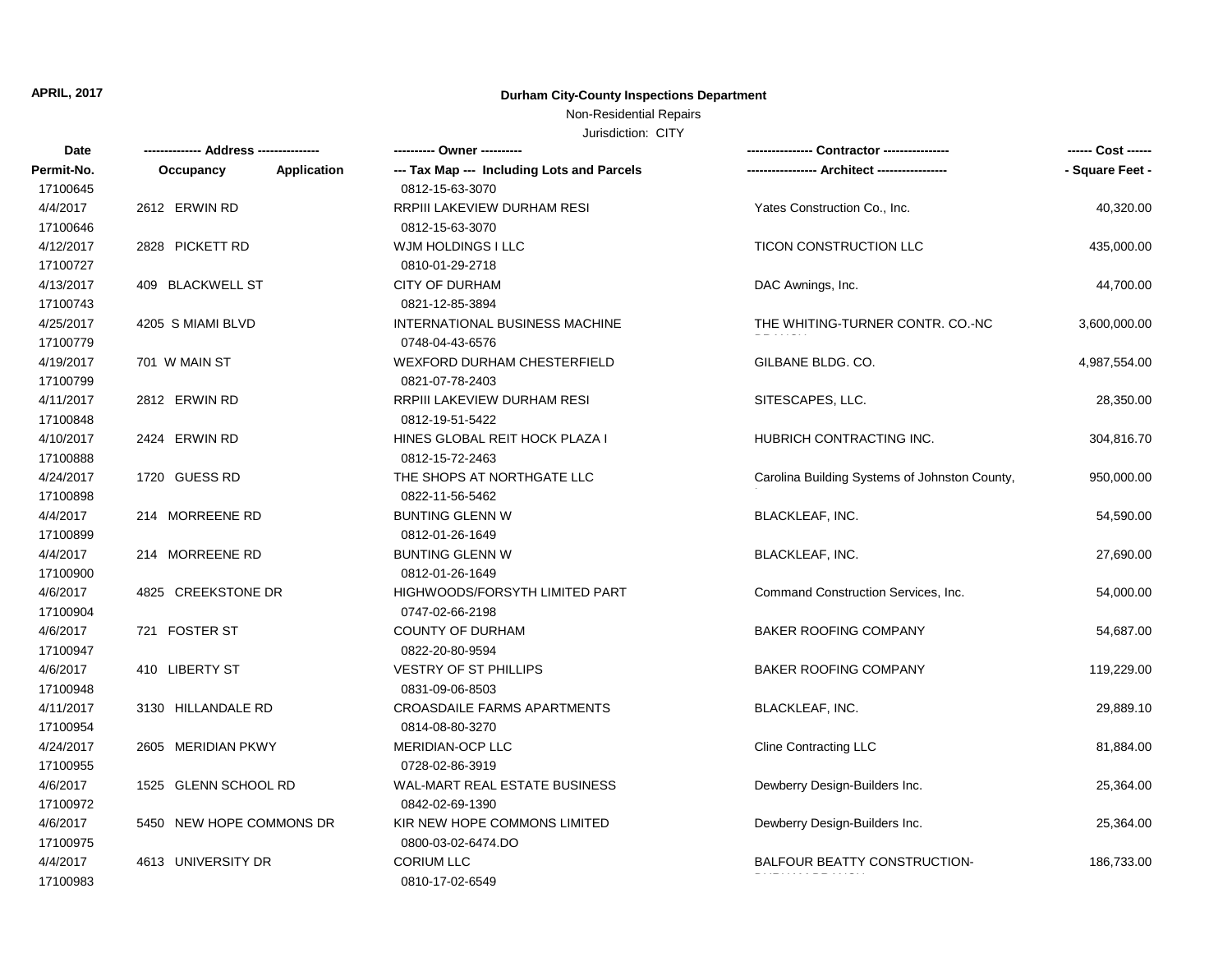# Non-Residential Repairs

| Date       |                                 |                    | ---------- Owner ----------                |                                                 | ------ Cost ------ |
|------------|---------------------------------|--------------------|--------------------------------------------|-------------------------------------------------|--------------------|
| Permit-No. | Occupancy                       | <b>Application</b> | --- Tax Map --- Including Lots and Parcels |                                                 | - Square Feet -    |
| 4/6/2017   | 105 S MANGUM ST                 |                    | <b>NYE LANDS LLC</b>                       | GATEWAY BUILDING COMPANY                        | 206,091.00         |
| 17100985   |                                 |                    | 0821-12-96-3989                            |                                                 |                    |
| 4/18/2017  | 1201 FAYETTEVILLE ST            |                    | <b>COUNTY OF DURHAM</b>                    | DLT Roofing, Inc.                               | 104,625.00         |
| 17101006   |                                 |                    | 0831-17-02-0526                            |                                                 |                    |
| 4/19/2017  | 215 W SEMINARY AVE              |                    | <b>COUNTY OF DURHAM</b>                    | DLT Roofing, Inc.                               | 28,500.00          |
| 17101007   |                                 |                    | 0821-08-98-4499                            |                                                 |                    |
| 4/11/2017  | 101 W MAIN ST                   |                    | DURHAM KRESS COMMERCIAL LLC                | Carolina Restoration & Waterproofing, Inc.      | 75,481.00          |
| 17101008   |                                 |                    | 0821-12-97-2074.007                        |                                                 |                    |
| 4/18/2017  | 2645 N MERIDIAN PKWY            |                    | AREP 2645 MERIDIAN LLC                     | RILEY-LEWIS GEN CONTRACTORS, INC.               | 1,404,600.00       |
| 17101030   |                                 |                    | 0728-02-88-3019                            |                                                 |                    |
| 4/18/2017  | 2645 N MERIDIAN PKWY            |                    | AREP 2645 MERIDIAN LLC                     | RILEY-LEWIS GEN CONTRACTORS, INC.               | 1,490,400.00       |
| 17101031   |                                 |                    | 0728-02-88-3019                            |                                                 |                    |
| 4/18/2017  | 2645 N MERIDIAN PKWY            |                    | AREP 2645 MERIDIAN LLC                     | RILEY-LEWIS GEN CONTRACTORS, INC.               | 305,000.00         |
| 17101032   |                                 |                    | 0728-02-88-3019                            |                                                 |                    |
| 4/13/2017  | 3501 DANIEL RD                  |                    | <b>LENNAR CAROLINAS LLC</b>                | SITESCAPES, LLC.                                | 29,900.00          |
| 17101039   |                                 |                    | 0851-01-28-9640                            |                                                 |                    |
| 4/27/2017  | 2600 CROASDAILE FARM PKY        |                    | UNITED METHODIST RETIREMENT HO             | FRANK L. BLUM CONSTRUCTION                      | 40,010.00          |
| 17101042   |                                 |                    | 0813-12-75-6146                            |                                                 |                    |
| 4/6/2017   | 2301 HOLLOWAY ST                |                    | MM FOWLER INC                              | Zebra Environmental & Industrial Services, Inc. | 1,000.00           |
| 17101058   |                                 |                    | 0841-09-15-2687                            |                                                 |                    |
| 4/25/2017  | 702 E MAYNARD AVE               |                    | <b>ARRINGTON TIMOTHY</b>                   | Carolyn McNair                                  |                    |
| 17101062   |                                 |                    | 0832-06-48-2868                            |                                                 |                    |
| 4/11/2017  | 2301 ERWIN RD                   |                    | <b>DUKE UNIVERSITY</b>                     | DUKE UNIVERSITY HEALTH SYSTEM, INC.             | 34,644.00          |
| 17101071   |                                 |                    | 0811-05-69-9264.L10                        |                                                 |                    |
| 4/13/2017  | 4613 UNIVERSITY DR              |                    | <b>CORIUM LLC</b>                          | BALFOUR BEATTY CONSTRUCTION-                    | 186,733.00         |
| 17101076   |                                 |                    | 0810-17-02-6549                            |                                                 |                    |
| 4/18/2017  | 1009 SLATER RD                  |                    | ROC III FAIRLEAD IMPERIAL                  | MCDONALD-YORK CONSTRUCTION                      | 5,000.00           |
| 17101077   |                                 |                    | 0747-04-64-1395                            |                                                 |                    |
| 4/18/2017  | 2816 ERWIN RD                   |                    | ERWIN TERRACE ONE LLC                      | Mackem Construction, LLC                        | 36,022.00          |
| 17101099   |                                 |                    | 0812-19-51-5422                            |                                                 |                    |
| 4/28/2017  | 1005 SLATER RD                  |                    | CROWN OXFORD ASSOCIATES LLC                | SPEC-CON, INC.                                  | 41,303.91          |
| 17101108   |                                 |                    | 0747-04-64-9224                            |                                                 |                    |
| 4/28/2017  | 4815 EMPEROR BLVD               |                    | ROC III FAIRLEAD IMPERIAL                  | Brookwood Construction, LLC                     | 132,151.00         |
| 17101110   |                                 |                    | 0747-04-64-7952                            |                                                 |                    |
| 4/11/2017  | 2301 ERWIN RD                   |                    | <b>DUKE UNIVERSITY</b>                     | DUKE UNIVERSITY HEALTH SYSTEM, INC.             | 6,949.00           |
| 17101114   |                                 |                    | 0811-05-69-9264.L10                        |                                                 |                    |
| 4/23/2017  | 1829 MARTIN LUTHER KING JR PKWY |                    | SUN LIFE ASSURANCE COMPANY OF              | Bannerman Contracting Company, L.L.C.           | 48,500.00          |